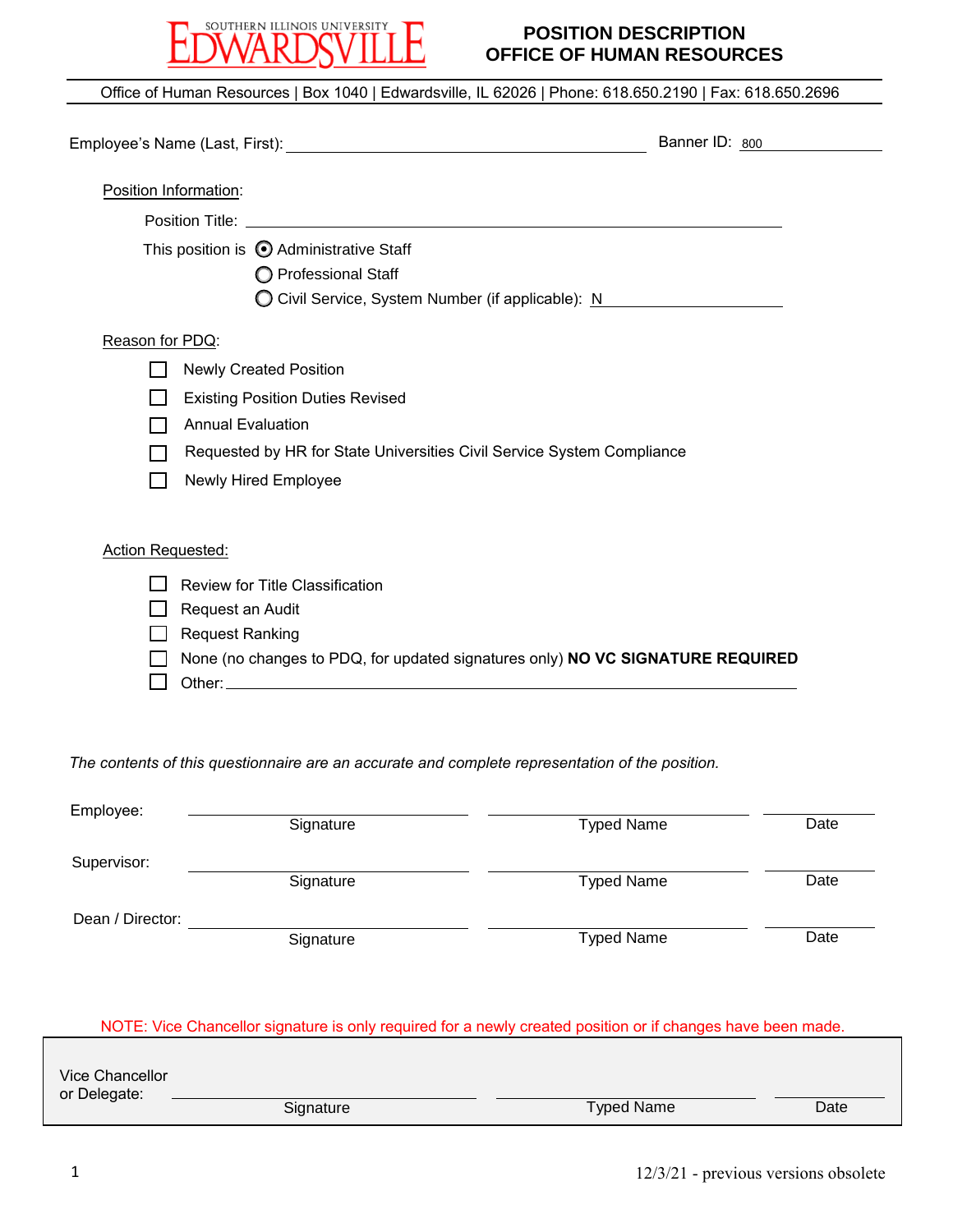# **SOUTHERN ILLINOIS UNIVERSITY EDWARDSVILLE SUMMARY OF CHANGES IN DUTIES & RESPONSIBILITIES**

**(only for PDQs previously reviewed)**

Department:

Position Title:

In support of the position review requested by the appropriate supervisor and/or employee, please summarize the **permanent** changes made in the position that have prompted this request.

### **Nature of Change (Add/Delete/Revise)**

**Duty/Task/Responsibility/Function (Define and Explain)**

**Reason for Change**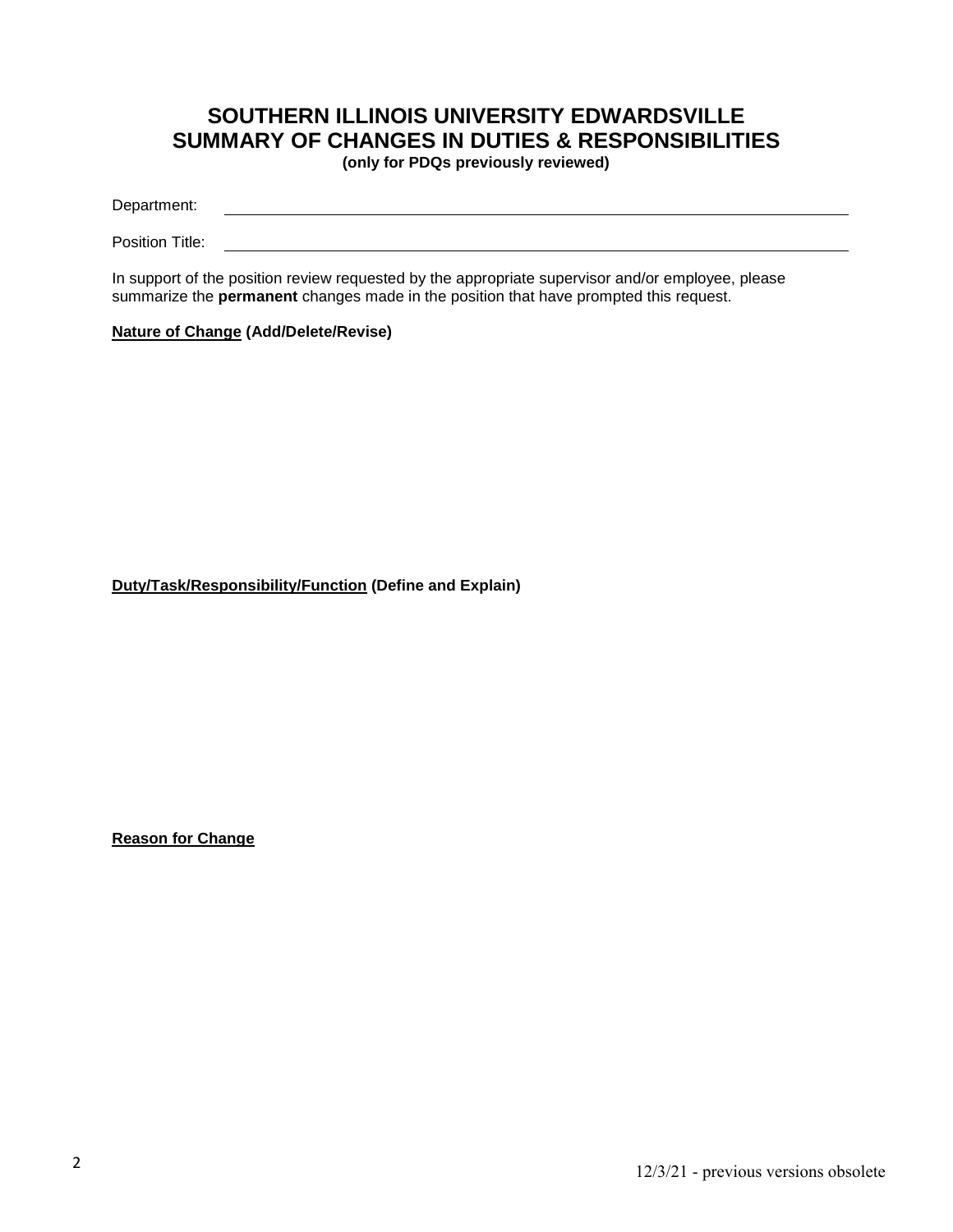# **POSITION DESCRIPTION QUESTIONNAIRE**

|                                                                                                                                                                                                                                | Date:<br><u> 1989 - Johann Stein, fransk politik (</u> |                          |  |  |
|--------------------------------------------------------------------------------------------------------------------------------------------------------------------------------------------------------------------------------|--------------------------------------------------------|--------------------------|--|--|
|                                                                                                                                                                                                                                |                                                        | Banner ID: Campus Phone: |  |  |
|                                                                                                                                                                                                                                |                                                        |                          |  |  |
|                                                                                                                                                                                                                                |                                                        |                          |  |  |
|                                                                                                                                                                                                                                |                                                        |                          |  |  |
| Other Positions Who Assign Work: \\efficient \\efficient \\efficient \\efficient \\efficient \\efficient \\efficient \\efficient \\efficient \\efficient \\efficient \\efficient \\efficient \\efficient \\efficient \\efficie |                                                        |                          |  |  |
|                                                                                                                                                                                                                                |                                                        |                          |  |  |
|                                                                                                                                                                                                                                | (If other than employee)                               |                          |  |  |
|                                                                                                                                                                                                                                |                                                        |                          |  |  |

## **Primary Purpose of Position**

Briefly describe the basic purpose of the position. Include duties, products and services, as well as who benefits from them and how.

#### **Organizational Relationships:**

Define the Organizational Structure from the Vice Chancellor to this position or attach a current organizational chart.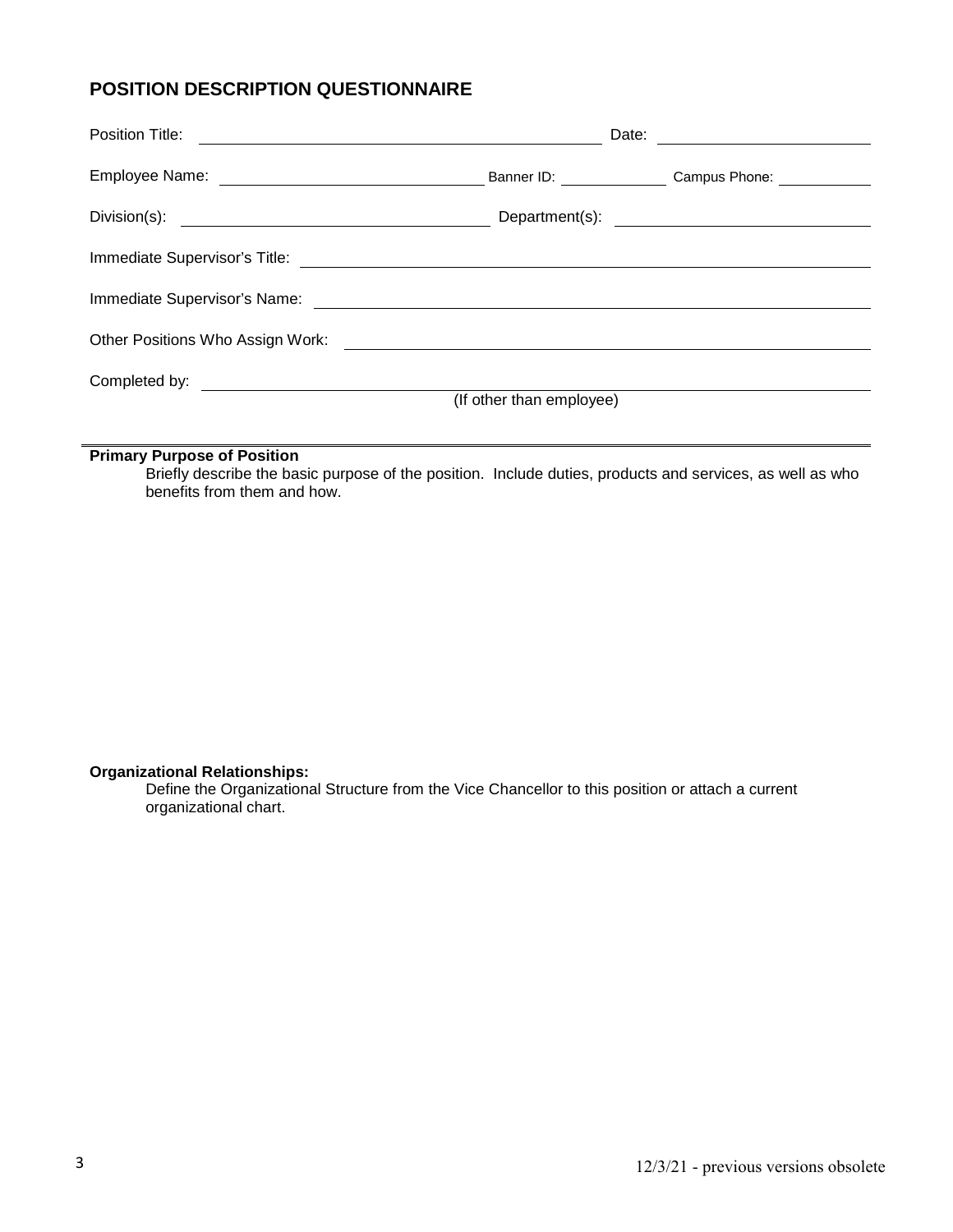## **Key Duties and Responsibilities**

Summarize the major duties and responsibilities regularly performed and normally assigned to your position. Beside each, indicate the "% of Time" normally spent on each activity over the course of a normal year.

| Duty / Responsibility | % of Time       |
|-----------------------|-----------------|
|                       |                 |
|                       |                 |
|                       |                 |
|                       |                 |
|                       |                 |
|                       |                 |
|                       |                 |
|                       |                 |
|                       |                 |
|                       |                 |
|                       |                 |
|                       |                 |
|                       |                 |
|                       |                 |
|                       |                 |
|                       |                 |
|                       |                 |
|                       |                 |
|                       |                 |
|                       |                 |
|                       |                 |
|                       |                 |
|                       |                 |
|                       |                 |
|                       |                 |
|                       |                 |
|                       |                 |
|                       |                 |
|                       |                 |
|                       |                 |
|                       |                 |
|                       |                 |
|                       |                 |
|                       |                 |
|                       |                 |
|                       |                 |
|                       |                 |
|                       |                 |
|                       |                 |
|                       | Total = $100\%$ |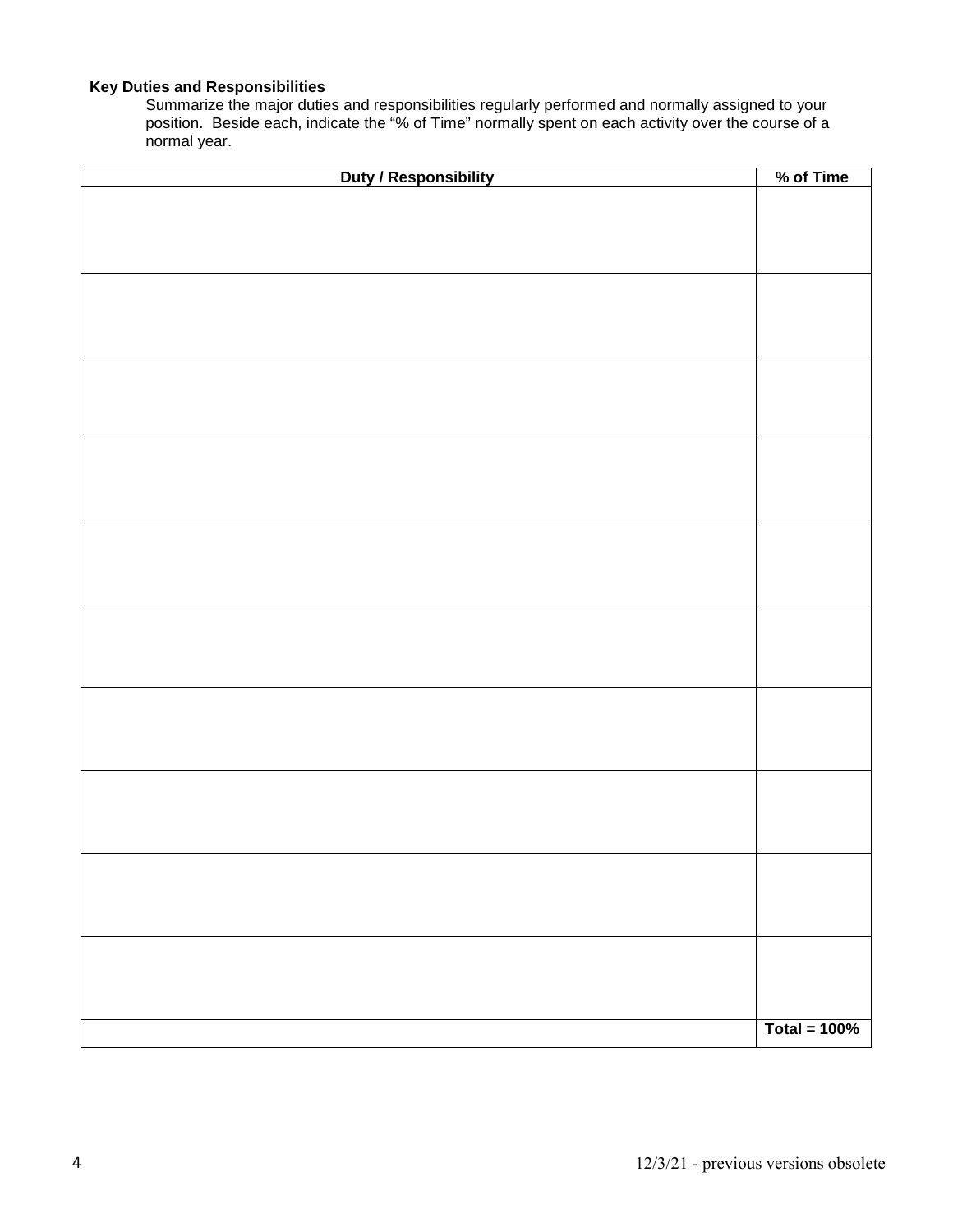### **Knowledge and Skills**

Describe any specialized knowledge, skills, certifications, or accreditation required on a regular basis to perform the duties of your position - - i.e., years of experience/education, etc**. If a degree is required, please indicate if specific academic preparation is needed to do the job or if it is a generic requirement for that level of education.** While your own qualifications may exceed the actual position requirements, please include only those required by the position.

#### **References / Resources**

Please indicate how assignments are received and what sources are available to assist you in performing your job – i.e., written or verbal instructions, past practices, department procedures, standard policy, etc. Describe the degree of applicability and specificity of available guidelines to the work performed and the employee's responsibility for adhering to or deviating from the guidelines.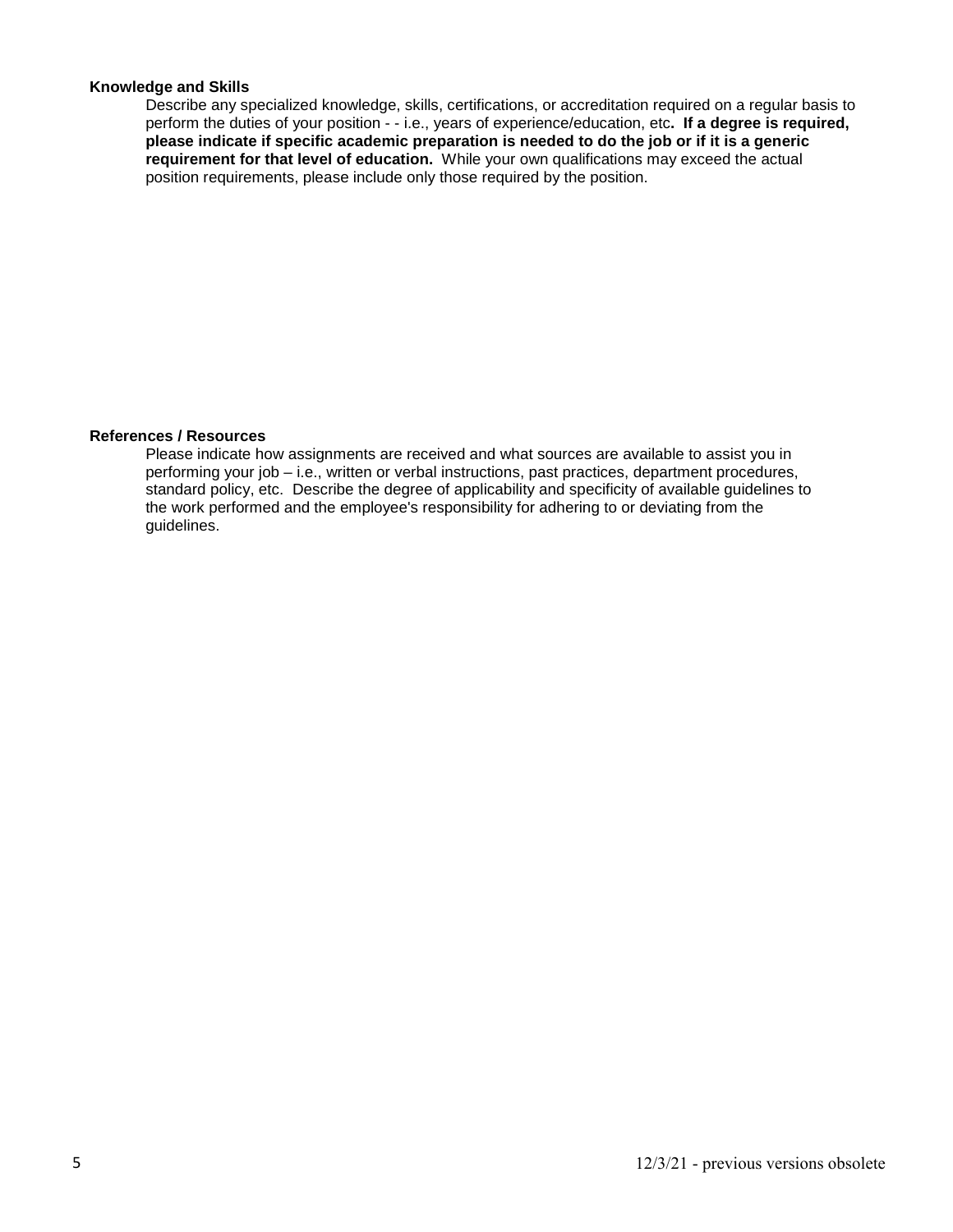### **Accountability / Responsibility**

Please provide information that will help to measure or describe the scope of your position's responsibility and its impact on the function of the University– i.e., budget authorization limits, degree of planning and organization, etc.

#### **Employees Supervised**

List the title of all positions that report directly to you and the head count for each position supervised. Also indicate if you have the authority to hire, fire and discipline (HFD) the employees or if you only direct their work (DW). For example:

| Secretary III<br><b>File Clerk</b> | 3(DW) |                                                    | 4(HFD)  |
|------------------------------------|-------|----------------------------------------------------|---------|
| <b>Position Title</b>              |       | Number of Employees                                |         |
|                                    |       | Full Time Staff   Part Time Staff   Grad Assistant | Student |
|                                    |       |                                                    |         |
|                                    |       |                                                    |         |
|                                    |       |                                                    |         |
|                                    |       |                                                    |         |
|                                    |       |                                                    |         |
|                                    |       |                                                    |         |
| <b>TOTALS</b>                      |       |                                                    |         |

|                 | At any one time over the course of a year, what is the range of employees that report to you |  |  |  |
|-----------------|----------------------------------------------------------------------------------------------|--|--|--|
| <b>Directly</b> | or indirectly?                                                                               |  |  |  |

Also, please indicate how this position is supervised.

List other positions located in your immediate work area.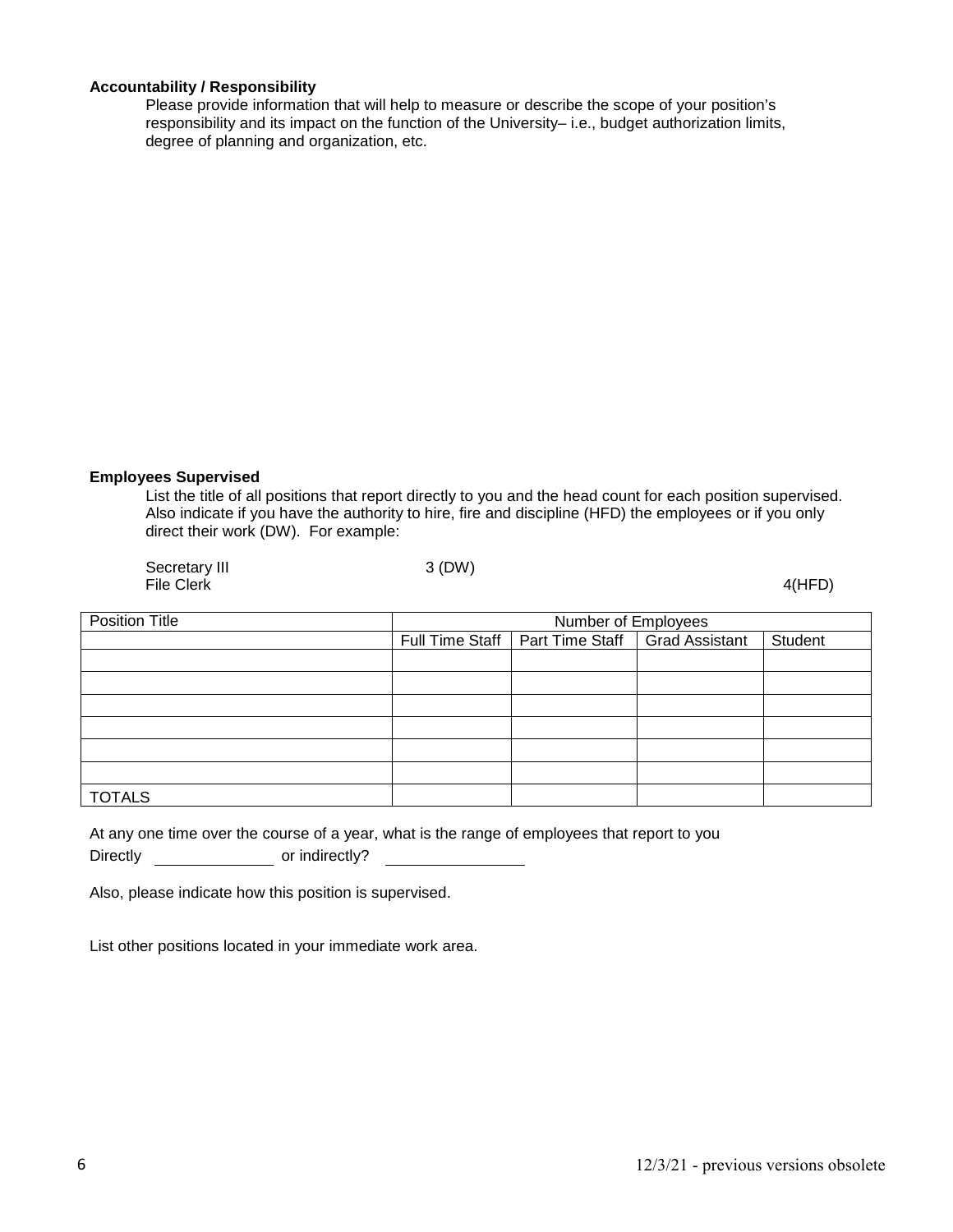### **Problem Solving / Decision Making**

Give two short examples of work-related problems or situations and indicate the action normally taken to resolve them – i.e., consult supervisor, refer to manual, recommend solution subject to approval, etc. Describe whether you recommend action to others or make final decision.

| <b>Problem Situation</b> | <b>Action Taken</b> |
|--------------------------|---------------------|
| Most Typical:            |                     |
|                          |                     |
|                          |                     |
|                          |                     |
|                          |                     |
|                          |                     |
| Most Complex:            |                     |
|                          |                     |
|                          |                     |
|                          |                     |
|                          |                     |
|                          |                     |

#### **Key Working Relationships**

Indicate those positions, departments, groups (including students), and committees within SIUE (but outside your immediate work area) and those individuals, agencies, vendors, etc., outside SIUE with which you have a regular working relationship. Note the frequency (daily, weekly, etc.) of contact and indicate the nature or purpose of the contact.

#### **Internal**

| Contacts | Frequency | Nature/Purpose of Contact |
|----------|-----------|---------------------------|
|          |           |                           |
|          |           |                           |
|          |           |                           |
|          |           |                           |
|          |           |                           |
|          |           |                           |

#### **External**

| Contacts | Frequency | Nature/Purpose of Contact |
|----------|-----------|---------------------------|
|          |           |                           |
|          |           |                           |
|          |           |                           |
|          |           |                           |
|          |           |                           |
|          |           |                           |